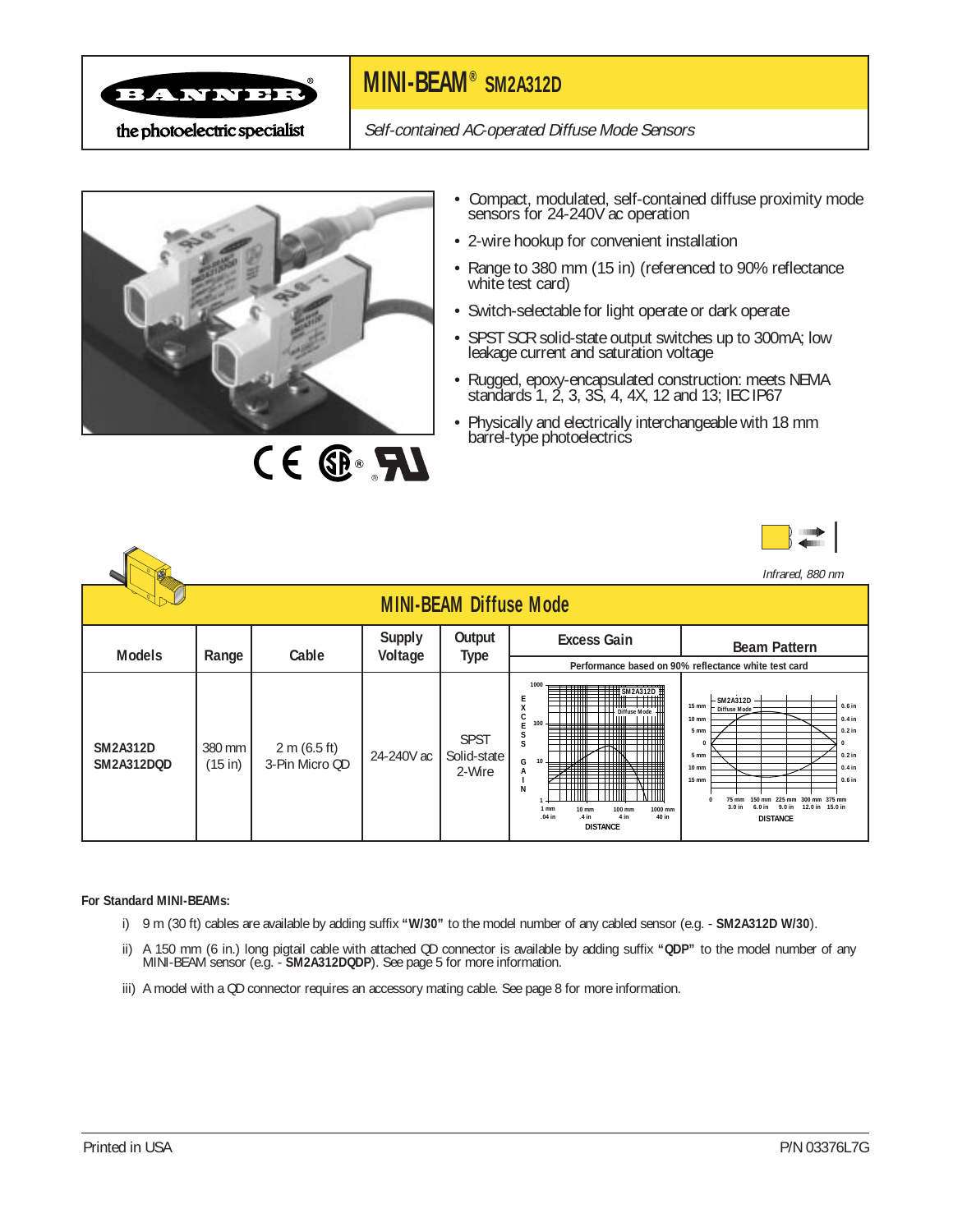### **MINI-BEAM Installation and Alignment**

Proper operation of the SM2A312D sensor requires that it be mounted securely and aligned properly. Excessive movement or vibration can result in intermittent or false operation caused by loss of alignment. For best results, final-mount the SM2A312D in an 18mm-hole by its threaded barrel or use a mounting bracket (see page 6).

- 1) Begin with the sensor at the desired distance from the object to be sensed, and at the approximate position where it will be mounted. The background should be as far behind the object as possible (at least three times the distance of the sensor from the object), and as dark a color as possible compared to the object. Ideally, the object should present its largest reflective surface to the sensor.
- 2) Switch the sensor to light-operate mode. With the object in the sensing position, apply power to the sensor, and advance the 15-turn GAIN control to maximum (clockwise end of rotation). The GAIN control is clutched at both ends to avoid damage, and will "free-wheel" when either endpoint is reached.

If the sensor is "seeing" its reflected light, the alignment LED should be "on". Move the sensor up-down-right-left (include angular rotation) to find the center of movement zone within which the LED remains lit. Reducing the GAIN setting (if necessary) will reduce the size of the movement zone and make more precise alignment possible.

- 3) Repeat the alignment motions after each GAIN reduction. When you are satisfied that you have obtained optimum alignment, mount the sensor solidly in that position. Increase the GAIN to maximum. Test the system by removing the object from the sensing position. The receiver LED indicator should go "off". If the LED indicator does not go "off", the sensor is reacting to light reflected from a background surface. Reduce the GAIN setting until the alignment indicator goes "off", plus two additional full turns. Again place the object in the sensing position. If the alignment indicator does not come "on", the sensor is receiving as much or more light energy from the background as from the object. Consider the following alternatives:
	- a) move the sensor closer to the object and reduce the sensitivity (GAIN);
	- b) reduce background reflectivity by painting the background with flat-black paint, or by scuffing the background or cutting a hole through it;
	- c) tilt the sensor or the background so that the sensing beam is not perpendicular to the background.

#### **\* Note regarding Light/Dark operate switch:**

- Turn switch fully clockwise for light operate (sensor outputs conduct when object is present)
- Turn switch fully counterclockwise for dark operate (sensor outputs conduct when object is absent)

**Diffuse Mode Alignment**





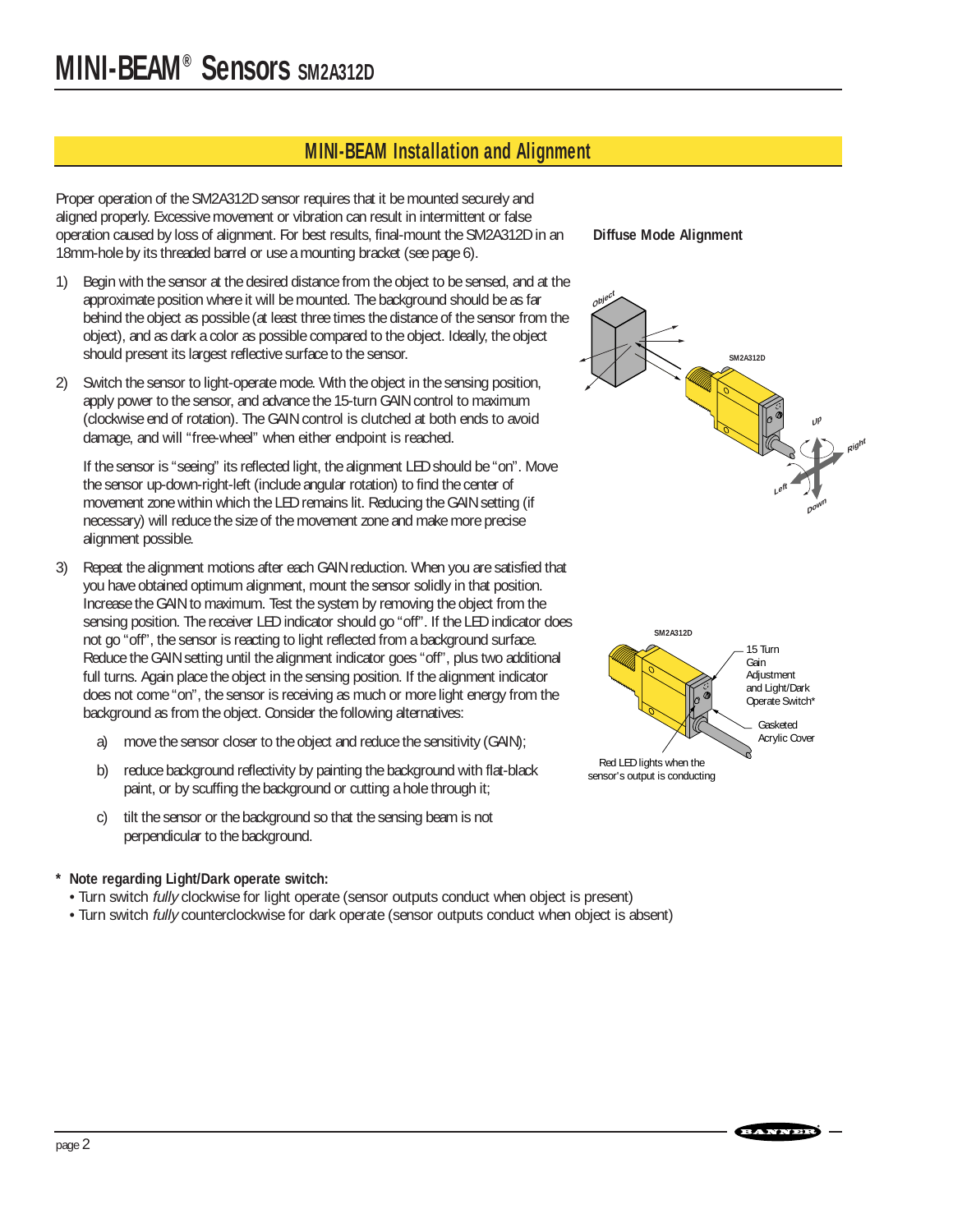|                                    | <b>MINI-BEAM AC Product Specifications</b>                                                                                                                                                                                                                                                                                                                                                                                 |
|------------------------------------|----------------------------------------------------------------------------------------------------------------------------------------------------------------------------------------------------------------------------------------------------------------------------------------------------------------------------------------------------------------------------------------------------------------------------|
| <b>Supply Voltage and Current</b>  | 24 to 240V ac (50/60 Hz), 250V ac max                                                                                                                                                                                                                                                                                                                                                                                      |
| <b>Supply Protection Circuitry</b> | Protected against transient voltages                                                                                                                                                                                                                                                                                                                                                                                       |
| <b>Output Configuration</b>        | SPST SCR solid-state relay with either normally closed or normally open contact (light/dark operate<br>selectable); 2-wire hookup                                                                                                                                                                                                                                                                                          |
| <b>Output Rating</b>               | Minimum load current 5 mA; maximum steady-state load capability 300 mA to 50°C ambient (122°F)<br>100 mA to 70°C ambient (158°F)<br>Inrush capability 3 amps for 1 second (non-repetitive); 10 amps for 1 cycle (non-repetitive)<br>Off-state leakage current less than 1.7 mA rms<br>On-state voltage drop ≤5 volts at 300 mA load, ≤10 volts at 15 mA load                                                               |
| <b>Output Protection Circuitry</b> | Protected against false pulse on power-up                                                                                                                                                                                                                                                                                                                                                                                  |
| <b>Output Response Time</b>        | 8 milliseconds on and off<br>"OFF" response time specification does not include load response of up to $\frac{1}{2}$ ac cycle (8.3 milliseconds).<br>Response time specification of load should be considered when important.<br>(NOTE: 300 millisecond delay on power-up.)                                                                                                                                                |
| <b>Repeatability</b>               | 2.6 milliseconds; Response time and repeatability specifications are independent of signal strength.                                                                                                                                                                                                                                                                                                                       |
| <b>Adjustments</b>                 | LIGHT/DARK OPERATE select switch, and 15-turn slotted brass screw GAIN (sensitivity) adjustment po-<br>tentiometer (clutched at both ends of travel). Both controls are located on rear panel of sensor and<br>protected by a gasketed, clear acrylic cover.                                                                                                                                                               |
| <b>Indicators</b>                  | Red indicator LED on rear of sensor is "ON" when the load is energized                                                                                                                                                                                                                                                                                                                                                     |
| Construction                       | Reinforced VALOX® housing, totally encapsulated, o-ring sealing, acrylic lenses, and stainless steel screws                                                                                                                                                                                                                                                                                                                |
| <b>Environmental Rating</b>        | Meets NEMA standards 1, 2, 3, 3S, 4, 4X, 12, and 13; IEC IP67                                                                                                                                                                                                                                                                                                                                                              |
| <b>Connections</b>                 | PVC-jacketed 2-conductor 2 m (6.5ft) or 9 m (30ft) cables, or 3-pin micro-style quick disconnect (QD)<br>fitting are available. QD cables are ordered separately. See page 8.                                                                                                                                                                                                                                              |
| <b>Operating Temperature</b>       | Temperature: -20 $^{\circ}$ to +70 $^{\circ}$ C (-4 $^{\circ}$ to +158 $^{\circ}$ F)<br>Maximum Relative Humidity: 90% at 50°C (non-condensing)                                                                                                                                                                                                                                                                            |
| <b>Application Notes</b>           | i) ac MINI-BEAMs may be destroyed from overload conditions<br>ii) Use on low voltage requires careful analysis of the load to determine if the leakage current or on-state<br>voltage of the sensor will interfere with proper operation of the load<br>iii) The false-pulse protection feature may cause momentary drop-out of the load when the sensor is<br>wired in series or parallel with mechanical switch contacts |
| <b>Certifications</b>              | <b>SP</b>                                                                                                                                                                                                                                                                                                                                                                                                                  |

VALOX® is a registered trademark of General Electric Company

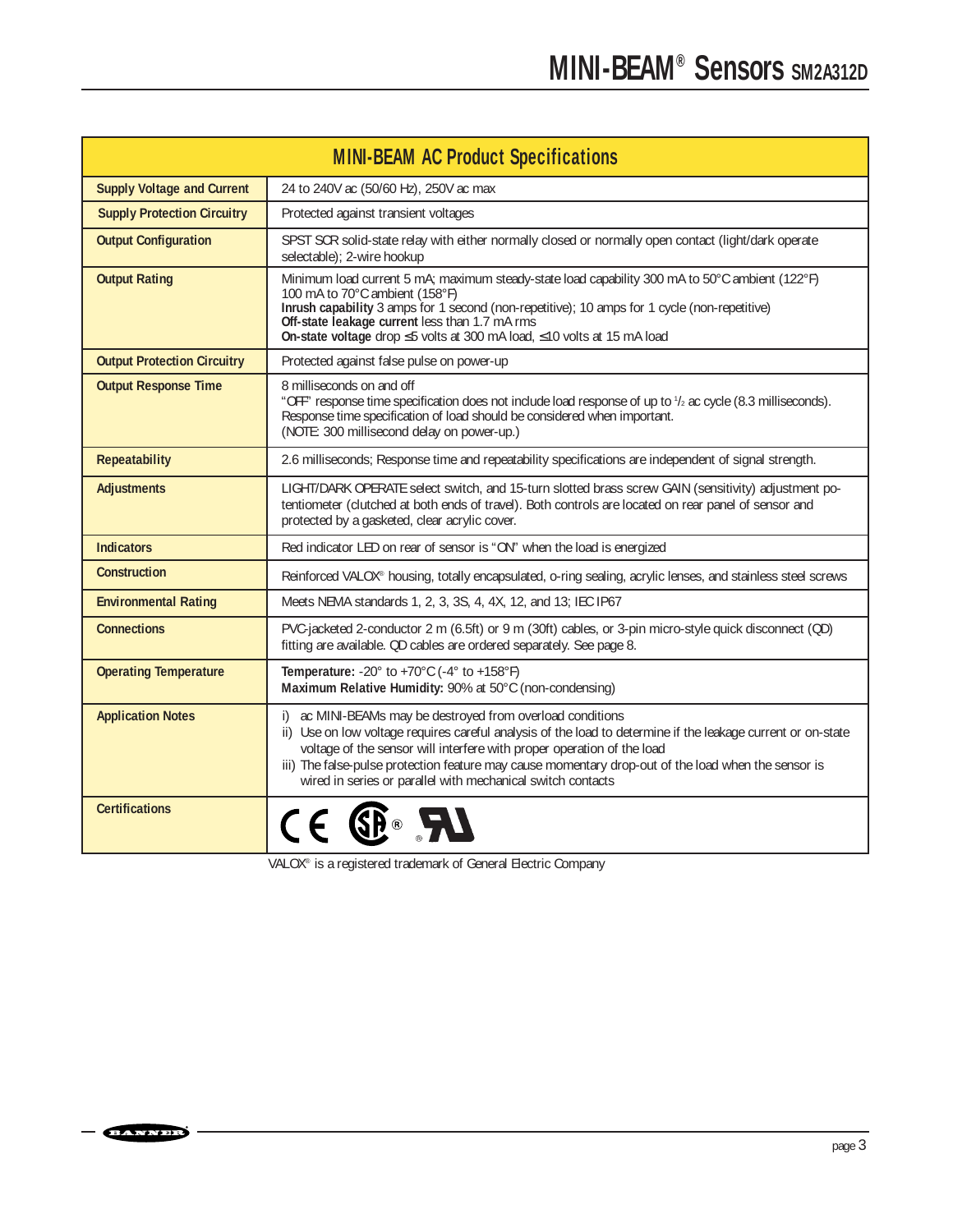#### **MINI-BEAM AC Hookup Diagrams**



#### **3-Pin Micro-Style Pin-out (Cable Connector Shown)**



#### **AC Sensors with Attached Cable AC Sensors with Quick Disconnect (3-Pin Micro-Style)**



### **Quick Disconnect (QD) Option**

AC MINI-BEAM sensors are sold with either a 2 m (6.5 ft) or a 9 m (30 ft) attached PVC-covered cable, or with a 3-pin micro-style QD cable fitting.

AC QD sensors are identified by the letters "QD" in their model number suffix. For more information on mating QD cables, see page 8.

### **MINI-BEAM Dimension Information**

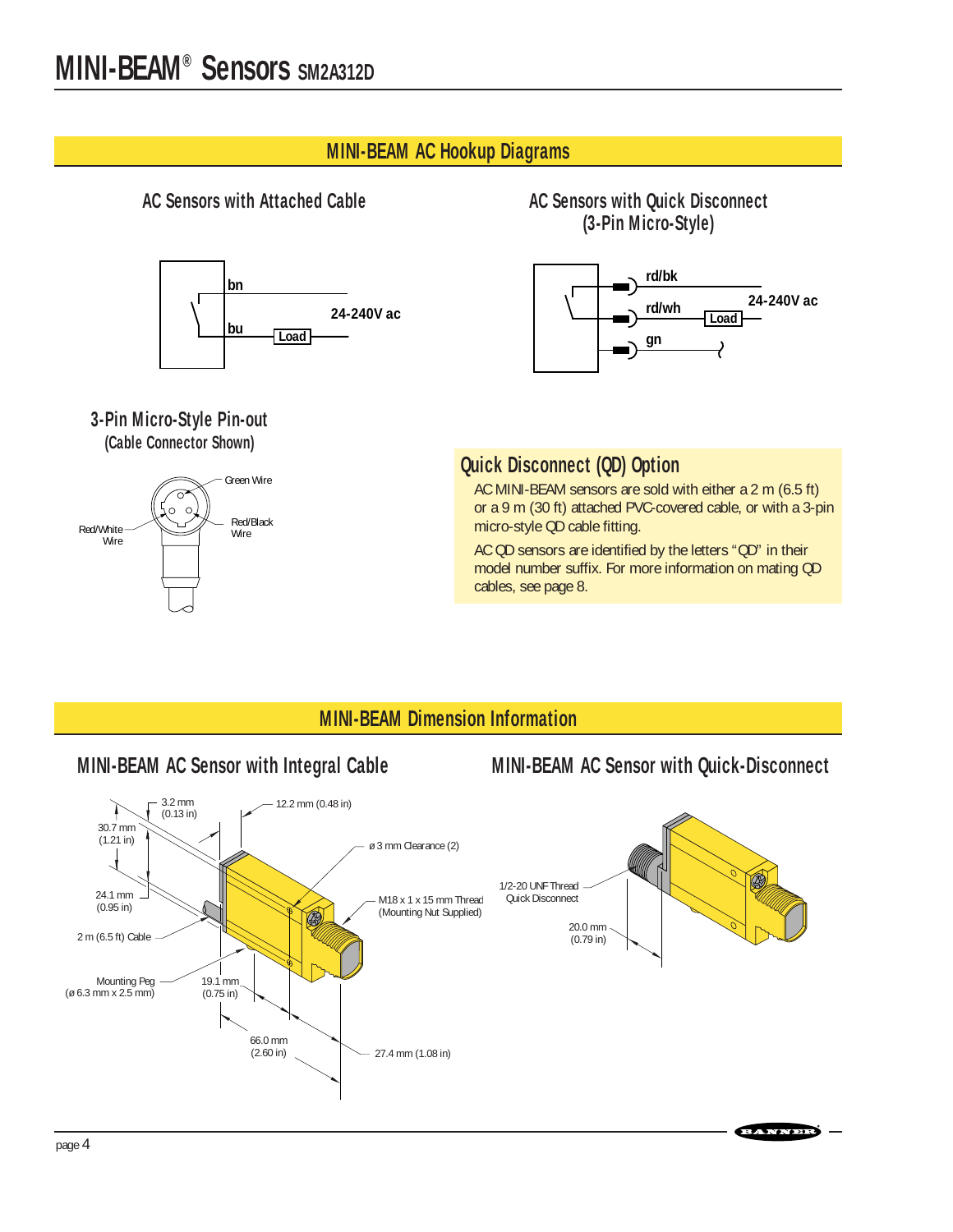| <b>MINI-BEAM MODIFICATIONS</b> |                                    |                                                                                                                                                                |               |
|--------------------------------|------------------------------------|----------------------------------------------------------------------------------------------------------------------------------------------------------------|---------------|
| <b>Model Suffix</b>            | Modification                       | <b>Example of Model</b><br><b>Description</b><br><b>Number</b>                                                                                                 |               |
| W/30                           | 9 meter (30 ft) cable              | All MINI-BEAM sensors may be ordered with an integral 9 m (30 ft)<br>cable in place of the standard 2 m (6.5 ft) cable                                         | SM2A312D W/30 |
| <b>ODP</b>                     | Pigtail Quick<br><b>Disconnect</b> | All MINI-BEAMs may be built<br>with a 150 mm $(6 \text{ in})$ long<br>integral cable which is<br>terminated with the<br>$\sim$ 10<br>appropriate QD connector. | SM2A312DODP   |

| <b>Replacement Lens Assemblies</b> |                                                  |  |  |  |
|------------------------------------|--------------------------------------------------|--|--|--|
|                                    | MINI-BEAM lens assemblies are field-replaceable. |  |  |  |
| Model                              | <b>Description</b>                               |  |  |  |
| <b>UC-300L</b>                     | Replacement lens for<br>SM2A312D                 |  |  |  |

| <b>Right-Angle Reflectors</b>                                                                                                          |                                                                                                                                                                          |  |  |
|----------------------------------------------------------------------------------------------------------------------------------------|--------------------------------------------------------------------------------------------------------------------------------------------------------------------------|--|--|
| MINI-BEAM right-angle reflectors are useful for tight sensing<br>locations. NOTE: These reflectors significantly decrease excess gain. |                                                                                                                                                                          |  |  |
| <b>Model</b><br><b>Description</b>                                                                                                     |                                                                                                                                                                          |  |  |
| RAR-<br>300SM                                                                                                                          | • Side mount reflector<br>• Profile dimension of 14 mm (0.56 in)<br>in the direction of the scan                                                                         |  |  |
| RAR-<br>300FM                                                                                                                          | • Front mount reflector that attaches<br>directly to the threaded barrel of most<br>MINI-BEAMS<br>• Profile dimension of 34 mm (1.35 in)<br>in the direction of the scan |  |  |

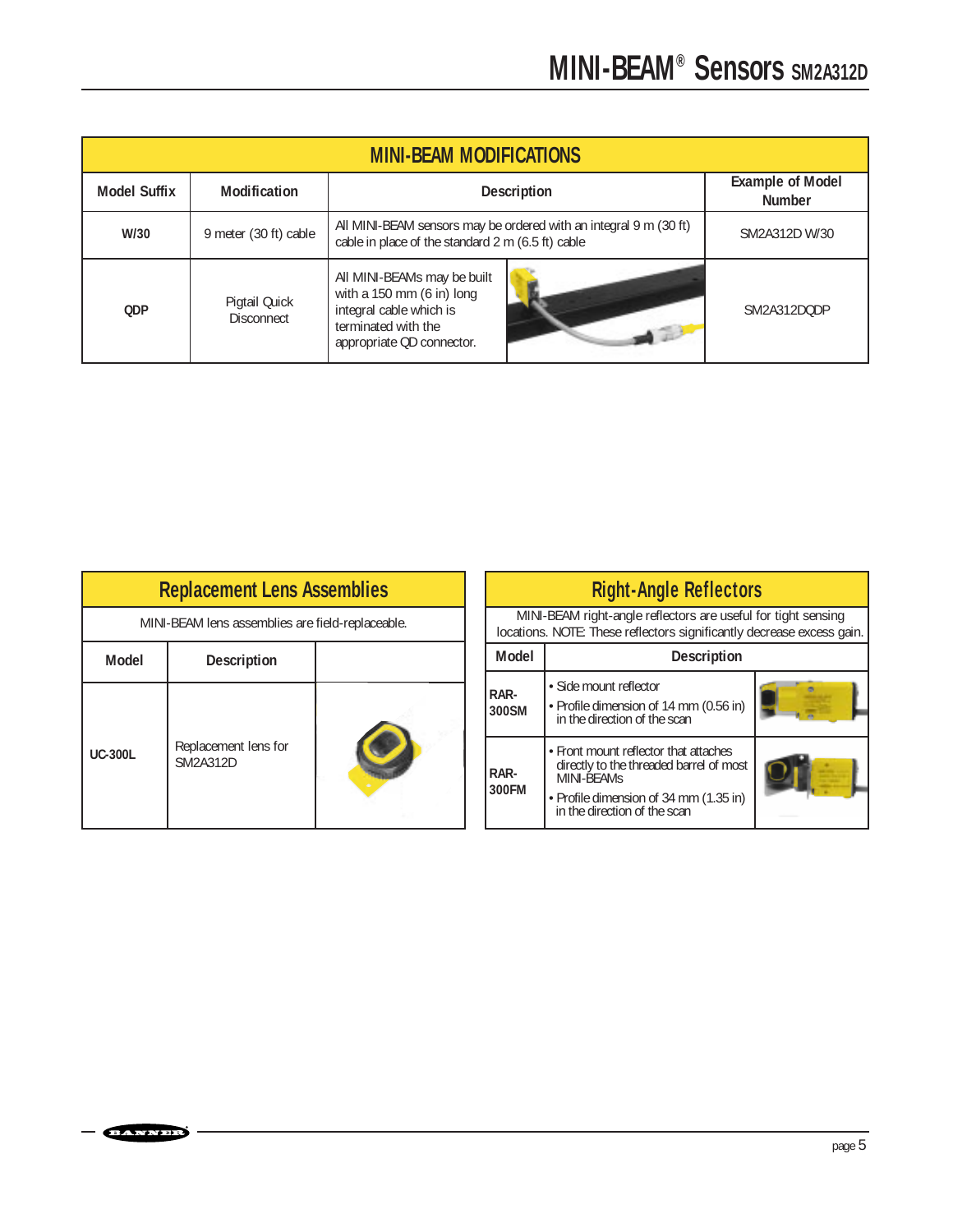| <b>Mounting Brackets</b> |                                                    |                                                                                                                                                                                                                                                                                                                                                                                                                                                                                                                                              |  |  |
|--------------------------|----------------------------------------------------|----------------------------------------------------------------------------------------------------------------------------------------------------------------------------------------------------------------------------------------------------------------------------------------------------------------------------------------------------------------------------------------------------------------------------------------------------------------------------------------------------------------------------------------------|--|--|
| Model                    |                                                    | Description                                                                                                                                                                                                                                                                                                                                                                                                                                                                                                                                  |  |  |
| <b>SMB312S</b>           | Stainless steel 2-axis, side<br>mounting bracket   | R 24.1 mm<br>$\sum_{(0.20 \text{ in})}^{R 5.1 \text{ mm}}$<br>(0.95 in)<br>10° (TYP) ~<br>ለተነ<br>$\begin{array}{c c} \overline{15}^{\circ} & I \\ (2) & 31.8 \text{ mm} \\ \hline 1 & (1.25 \text{ in}) \\ 1 & 1 \end{array}$<br>4.32 mm<br>$20.3 \text{ mm}$<br>(0.80 in)<br>$(0.170 \text{ in})$<br>Slot(2)<br>⊕<br>Ŧ<br>ø 3.05 mm Slot<br>L<br>R 3.1 mm<br>ø 3.05 mm<br>(0.120 in)<br>$(0.12 \text{ in})$ $(2)$<br>$(0.120 \text{ in})$<br>20.1 mm<br>$(0.79 \text{ in})$<br>Ŧ<br>$2.5$ mm<br>(0.10 in)<br>45.5 mm<br>$(1.79 \text{ in})$ |  |  |
| <b>SMB312PD</b>          | Stainless steel 18 mm barrel-<br>mounting bracket  | R 24.1 mm<br>15.2 mm<br>$R 5.1 mm$<br>(0.20 in)<br>(0.95 in)<br>$(0.60 \text{ in})$<br>$\frac{15^{\circ}}{2^{\circ}}$ 31.8 mm<br>$\ddot{\phantom{1}}$<br>$\ddot{\phantom{1}}$<br>ø 4.6 mm Slot<br>$\angle$ R 3.1 mm<br>ø 4.6 mm<br>$(0.18 \text{ in})$<br>$(0.12 \text{ in})$ $(2)$<br>$(0.18 \text{ in})$<br>18.42 mm<br>(0.725 in)<br>40.6 mm<br>(1.60 in)<br>┛<br>2.5 mm<br>(0.10 in)<br>45.5 mm<br>(1.79 in)<br>$\rightarrow$                                                                                                            |  |  |
| <b>SMB312B</b>           | Stainless steel 2-axis, bottom<br>mounting bracket | 4.3 mm Slot (2)<br>(0.17 in)<br>24.1 mm<br>$10^{\circ} (2)$<br>۰,<br><b>GU</b><br>$(0.95 \text{ in})$<br>$9.1 \text{ mm}$<br>$10^{\circ} (2)$<br>$(0.36 \text{ in})$<br>2.5 mm<br>3.1 mm<br>$8.6$ mm $(2)$<br>(0.10 in)<br>Slot (2)<br>(0.12 in)<br>$(0.34 \text{ in})$<br>17.3 mm (2)<br>$06.9$ mm<br>$(0.27 \text{ in})$<br>$(0.68 \text{ in})$<br>$23.4$ <sub>mm</sub><br>۰.<br>$\frac{1}{11.4 \text{ mm}} (0.92 \text{ in})$<br>$(0.45 \text{ in})$<br>35.0 mm (2)<br>î<br>$(1.38 \text{ in})$<br>50.8 mm<br>(2.00 in)                   |  |  |
| SMB46L                   | • "L" bracket<br>· 14 ga 316 stainless steel       | 6 <sub>mm</sub><br>(0.2 in)<br>$15 \text{ mm}$<br>Ä<br>$(0.6)$ in)<br>6 mm<br>$(0.2 \text{ in})$<br>ø36 mm (1.4 in)<br>5 mm $(0.2 \text{ in})$ $\sim$ 0 mm<br>(2x) $(0.3 \text{ in})$<br>٦<br>$\sim$ 06.5 mm (0.26 in) (6x)<br>$-$ 16 mm<br>(0.6 in)<br>$\triangledown$<br>0<br>0<br>$65 \text{ mm}$<br>Ð<br>$(2.6 \text{ in})$<br>$\circ$ 4<br>$2 \, \text{mm}$<br>$\frac{27 \text{ mm}}{(1.1 \text{ in})}$<br>$\frac{54 \text{ mm}}{(2.1 \text{ in})}$<br>$(.1 \text{ in})$                                                                |  |  |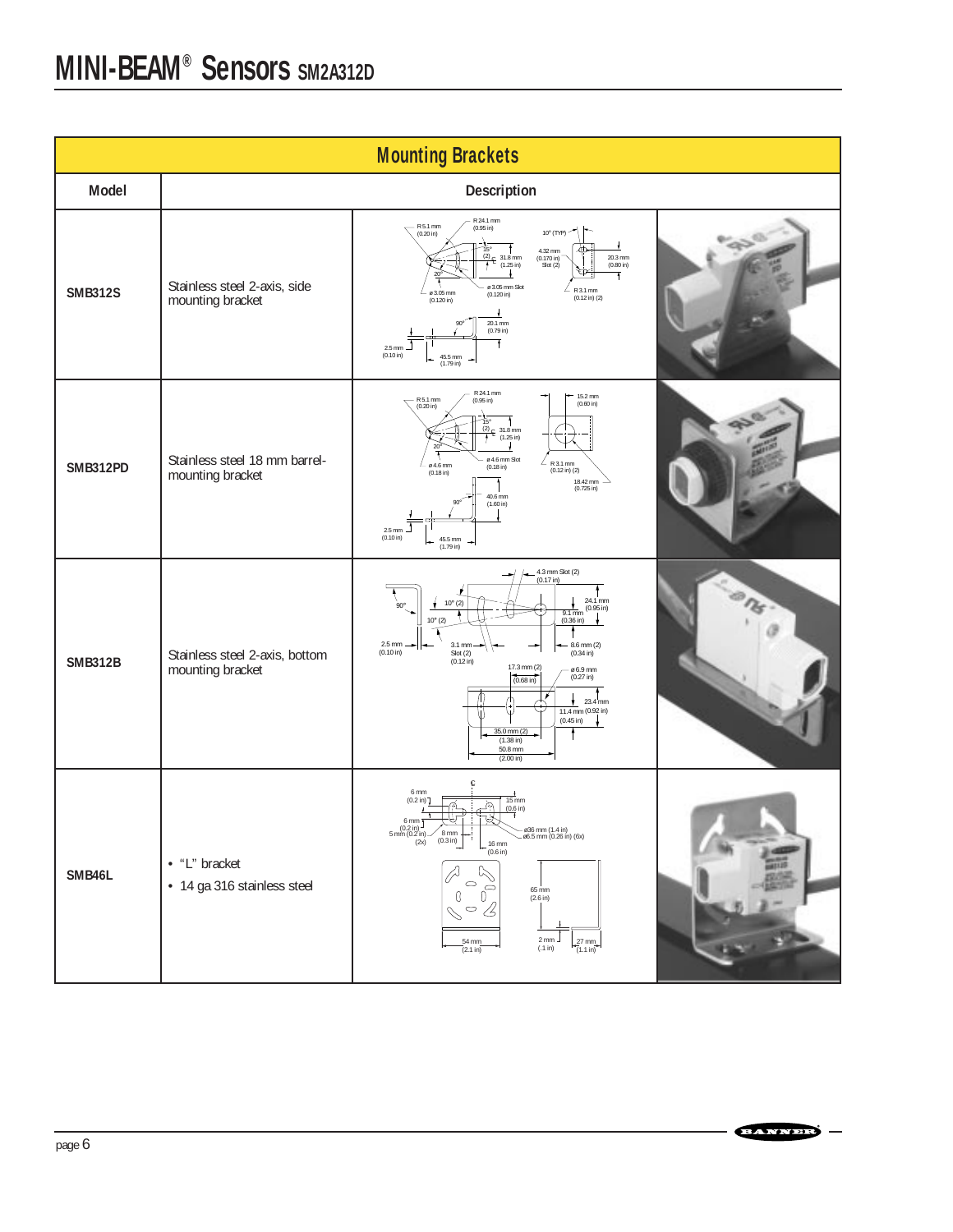|               |                                                                                                            | <b>Mounting Brackets</b>                                                                                                                                                                                                                                                                                                                                                                                                                                                                                                                                                                                                                                             |
|---------------|------------------------------------------------------------------------------------------------------------|----------------------------------------------------------------------------------------------------------------------------------------------------------------------------------------------------------------------------------------------------------------------------------------------------------------------------------------------------------------------------------------------------------------------------------------------------------------------------------------------------------------------------------------------------------------------------------------------------------------------------------------------------------------------|
| Model         | Description                                                                                                | <b>Dimensions</b>                                                                                                                                                                                                                                                                                                                                                                                                                                                                                                                                                                                                                                                    |
| SMB46S        | • "S" bracket<br>• 14 ga 316 stainless steel                                                               | 34 mm<br>(1.3 in)<br>$10 \text{ mm}$<br>$17$ mm<br>$(0.4 \text{ in})$<br>(0.7 in)<br>$-3.5$ mm<br>$(0.14 \text{ in})$<br>6 <sub>mm</sub><br>$15 \text{ m}$<br>(0.2 in)<br>$(0.6 \text{ in})$<br>$6$ mm<br>$(0.2 \text{ in})$<br>— ø36 mm (1.4 in)<br>— ø6.5 mm (0.26 in) (6x)<br>8 mm<br>5 mm (0.2 in).<br>(0.3 in)<br>(4x)<br>$16$ mm<br>$(0.6 \text{ in})$<br>c<br>∊<br>65 mm<br>D.<br>$\left($<br>$(2.6 \text{ in})$<br>$\qquad \qquad \circ$<br>Ī,<br>$\mathcal{L}$<br>$2$ mm $\overline{ }$<br>27 mm<br>$\frac{54}{2.1}$ mm<br>16 mm<br>$(.1 \text{ in})$<br>$7(1.1 \text{ in})$<br>(0.6 in)                                                                    |
| SMB46U        | • "U" bracket<br>· 14 ga 316 stainless steel                                                               | 34 mm<br>$(1.3 \text{ in})$<br>$17 \text{ mm}$<br>(0.7 in)<br>13 mm.<br>$(0.5 \text{ in})$<br>$\int_{0}^{3.5}$ mm<br>6 mm<br>$\frac{15 \text{ mm}}{(0.6 \text{ in})}$<br>$(0.2 \text{ in})$<br>4<br>6 mm<br>$(0.2 \text{ in})$<br>ø36 mm (1.4 in)<br>$\frac{8 \text{ mm}}{(0.3 \text{ in})}$<br>ø6.5 mm (0.26 in) (6x)<br>5 mm $(0.2 \text{ in})$ -<br>16 mm<br>16 mm<br>(4x)<br>$(0.6 \text{ in})$<br>(0.6 in)<br>$\circ$<br>$\Rightarrow$<br>65 mm<br>O<br>U<br>$(2.6 \text{ in})$<br>$\sqrt{2}$<br>$\qquad \qquad \circ$<br>$\mathcal{S}$<br>$27 \, \text{mm}$<br>$2$ mm $-$<br>54 mm<br>(1.1 in)<br>$(.1 \text{ in})$<br>70 mm<br>(2.1 in)<br>$(2.8 \text{ in})$ |
| SMB18C        | • 18 mm split clamp black<br>VALOX <sup>®</sup> bracket<br>· Stainless steel mounting<br>hardware included | 40.0 mm<br>(1.60 in)<br>13 mm<br>$(0.5$ in)<br>42.4 mm<br>(1.67 in)<br>$21.1 \text{ mm}$<br>(0.83 in)<br>$14.0$ mm<br>Nut Plate<br>$(0.55$ in)<br>$2.5$ mm<br>Ŧ<br>(0.10 in)<br>$M5 \times 0.8$ $\times$ 60 mm<br>$\rightarrow$ 30.0 mm $\rightarrow$ $\rightarrow$<br>Screw (2)                                                                                                                                                                                                                                                                                                                                                                                     |
| <b>SMB18S</b> | · 18 mm swivel, black VALOX®<br>bracket<br>· Stainless steel mounting<br>hardware included                 | 46.0 mm<br>(1.81 in)<br>$10.9$ mm $\longrightarrow$<br>(0.43 in)<br>44.5 mm<br>$+$<br>$(1.75 \text{ in})$<br>25.4 mm<br>Spacer-<br>(1.00 in)<br>(If Required)<br>$\frac{1}{2}$<br>13.0 mm (0.50 in)<br>$6.4$ mm<br>Nut Plate<br>$(0.25 \text{ in})$<br>2.5 mm<br>$\ddot{\phantom{1}}$<br>(0.10 in)<br>36.0 mm<br>M5 x 0.8<br>(1.42 in)<br>x 60 mm<br>Screw (2)                                                                                                                                                                                                                                                                                                       |